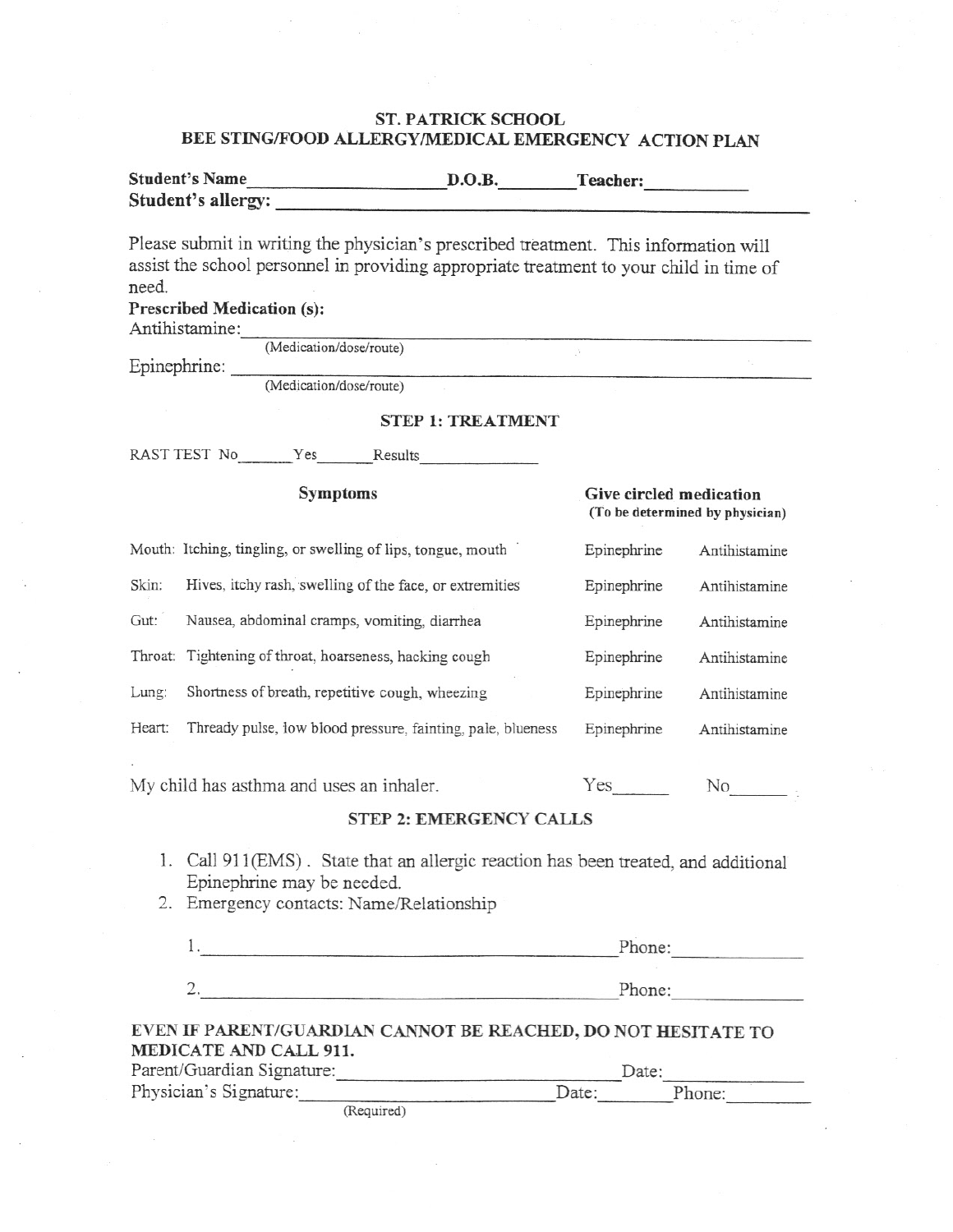## **INDEMNITY HOLD HARMLESS** AND **RELEASE AGREEMENT**

I (We) \_\_ \_ , am (are) the parent(s) or legal guardian(s) of \_ , a student enrolled at  $ST.$   $P_{ATRICK}$   $S_{CHOOL}$ . That said child/ward has a medical condition consisting of an allergy to \_\_\_\_\_\_\_\_\_\_\_\_\_\_\_\_\_ which may require said child/ward receiving an emergency injection of a medicine to counter the effects of said allergy.

In the event said emergency occurs I (we) of my (our) own free will do hereby authorize any employee or volunteer of  $ST$ - PATRICK SCHOOL to administer or assist my (our) child/ward to administer an injection which I (we) have previously provided my (our) child/ward or the school.

I (We) as a parent(s)/guardian(s) fully understand that I (we) am (are) solely responsible for providing my (our) child/ward or school officials a current unexpired injection kit.

It is my (our) desire to: **(check one)**

- $\Box$  A. Have my (our) child/ward keep the injection kit in a small fanny pack which will be carried by my (our) child/ward.
- $\Box$  B. Have the injection kit be kept at the School office. I (we) fully understand that if the injection kit is kept in the office it may take time to retrieve it and take it to the location of my (our) child/ward.

## **WAIVER OF RISK**

I (We) understand that despite careful actions on behalf of School employees and/or volunteers, there is still a risk involved whenever medications are injected.

In consideration for  $\frac{\mathcal{S}_{T} \cdot \rho_{AT} \rho_{IC}}{\mathcal{L}_{K}} \leq \frac{\mathcal{C}_{H} \rho_{OL}}{\mathcal{L}_{H}}$  permitting my (our) child/ward to attend school and participate in school activities I (we) agree to Indemnify, defend, hold harmless, and release ST. PATRICK

School,